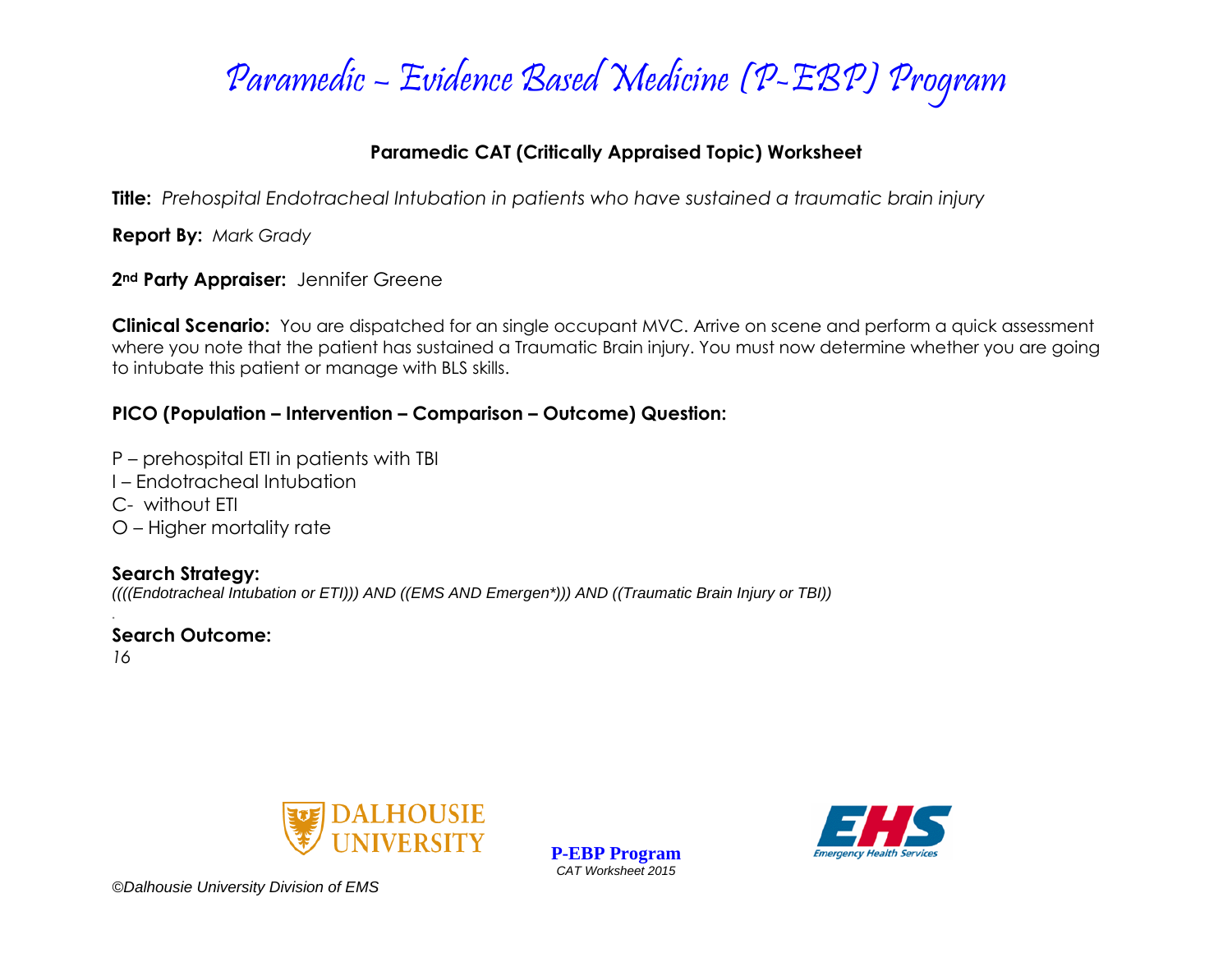# Paramedic – Evidence Based Medicine (P-EBP) Program

| AUTHOR,<br><b>DATE</b> | POPULATION:<br>SAMPLE                                                                                                                                                                                    | <b>DESIGN (LOE)</b>                                      | <b>OUTCOMES</b>                                                                                                                                              | <b>RESULTS</b>                                                                                                                                                                                                                                                                                                                                                                                                                      | STRENGTHS/<br>WEAKNESSES                                                                                                                                                                                                                                                                                                                                             |
|------------------------|----------------------------------------------------------------------------------------------------------------------------------------------------------------------------------------------------------|----------------------------------------------------------|--------------------------------------------------------------------------------------------------------------------------------------------------------------|-------------------------------------------------------------------------------------------------------------------------------------------------------------------------------------------------------------------------------------------------------------------------------------------------------------------------------------------------------------------------------------------------------------------------------------|----------------------------------------------------------------------------------------------------------------------------------------------------------------------------------------------------------------------------------------------------------------------------------------------------------------------------------------------------------------------|
|                        | <b>CHARACTERISTICS</b>                                                                                                                                                                                   |                                                          |                                                                                                                                                              |                                                                                                                                                                                                                                                                                                                                                                                                                                     |                                                                                                                                                                                                                                                                                                                                                                      |
| Haltmeier.<br>T. 2016  | Investigate the<br>effects of<br>prehospital ETI in<br>patients with TBI<br>A total of 27,714<br>patients were<br>analysed                                                                               | Retrospective<br>study<br>LOE <sub>2</sub>               | Mortality rates<br>on scene time<br>transport times<br>time in hospital                                                                                      | Prehospital ETI was<br>associated with significant<br>longer scene time (median<br>9 vs 8 min, p<0.001)<br>transport times (median 26<br>vs 19 min p < 0.001)<br>lower ED GCS score (3.7 vs<br>$3.9, p = 0.026$<br>on vent (mean 7.3 vs 6.9, p<br>$= 0.006$<br>longer ICU (median 6.0 vs<br>5.0 days, p<0.001)<br>total hospital stay (mean<br>10.0 vs 9.0days, p<0.001)<br>in hospital mortality (31.4 vs<br>$27.5\%$ , p < 0.001) | -Large sample size<br>took into account -<br>several factors that<br>are associated with<br>paramedics<br>- potential for a<br>prospective study to<br>determine if<br>outcomes are a true<br>representation of<br>clinical outcome<br>- selective bias in<br>that clinical course<br>may have predicted<br>whether a patient's<br>mortality could<br>impact results |
| Bosser,<br>S.M. 2015   | Investigating<br>whether prehospital<br>ETI leads to an<br>increased mortality<br>review of 24<br>potential articles<br>used for a<br>systematic review<br>of the 24 articles, it<br>consisted of 30,000 | systematic<br>review<br>Meta analysis<br>Meta regression | Compared prehospital<br>intubation vs no<br>prehospital intubation<br>and the potential<br>increase of mortality.<br>EMS provider skill/<br>experience level | no significant association<br>observed<br>PHI and mortality (OR 1.35,<br>95%, CI 0.78 to 2.33,<br>$p=0.279$<br>limited ems provider<br>experience higher mortality<br>(OR 2.33, 95% CI 1.61 to<br>3,38, p<0.001<br>Extended experience no<br>evidence of increased<br>mortality (OR 0.75, 95% CI                                                                                                                                    | Limited to adults, no<br>consideration for the<br>pediatric population<br>restricted/reduced<br>to 24 articled out of<br>a potential 30,000<br>sensitivity analysis<br>and bias<br>confirmations were<br>included to prevent                                                                                                                                         |



**P-EBP Program** *CAT Worksheet 2015*

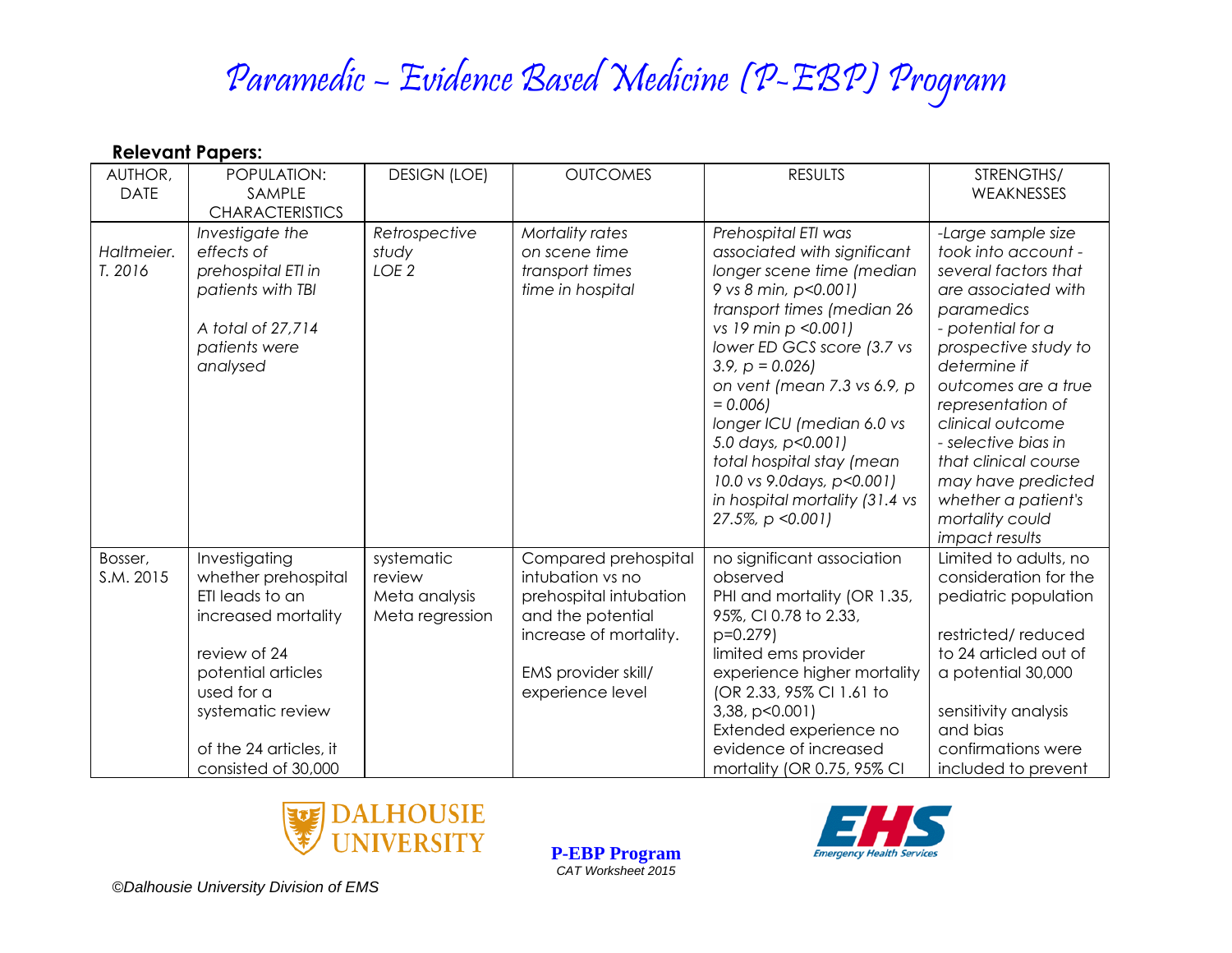## Paramedic – Evidence Based Medicine (P-EBP) Program

| patients, data only<br>included 4772<br>patients |  | 0.52 to 1.08, $p = 0.126$<br>meta regression confirmed<br>EMS experience is a<br>significant predictor of<br>mortality (p=0.009) | obscuring of<br>numbers<br>Use of mortality as<br>definitive study<br>outcome                      |
|--------------------------------------------------|--|----------------------------------------------------------------------------------------------------------------------------------|----------------------------------------------------------------------------------------------------|
|                                                  |  |                                                                                                                                  | results limited to one<br>sole outcome                                                             |
|                                                  |  |                                                                                                                                  | potential outcome of<br>survival rates would<br>be beneficial in<br>determining<br>prehospital ETI |

**Comments:** Had to do a PICO drift, limited amount of information or research on original PICO

**Consider:** There are still variables that need to be considered prior to removing the skill or indications for ETI with TBI. One has to consider the risk vs benefit of removing the skill. If the skill is removed and yet the patient does require ETI, than intubation will take place in the hospital when the patient does not have a definitive airway throughout transport.

**Clinical Bottom Line:** ETI is a high acuity skill that does need to be maintained at a high level. Continuous practice of the skill can reduce several factors that have been highlighted in these articles as negative consequences by EMS providers.



**P-EBP Program** *CAT Worksheet 2015*